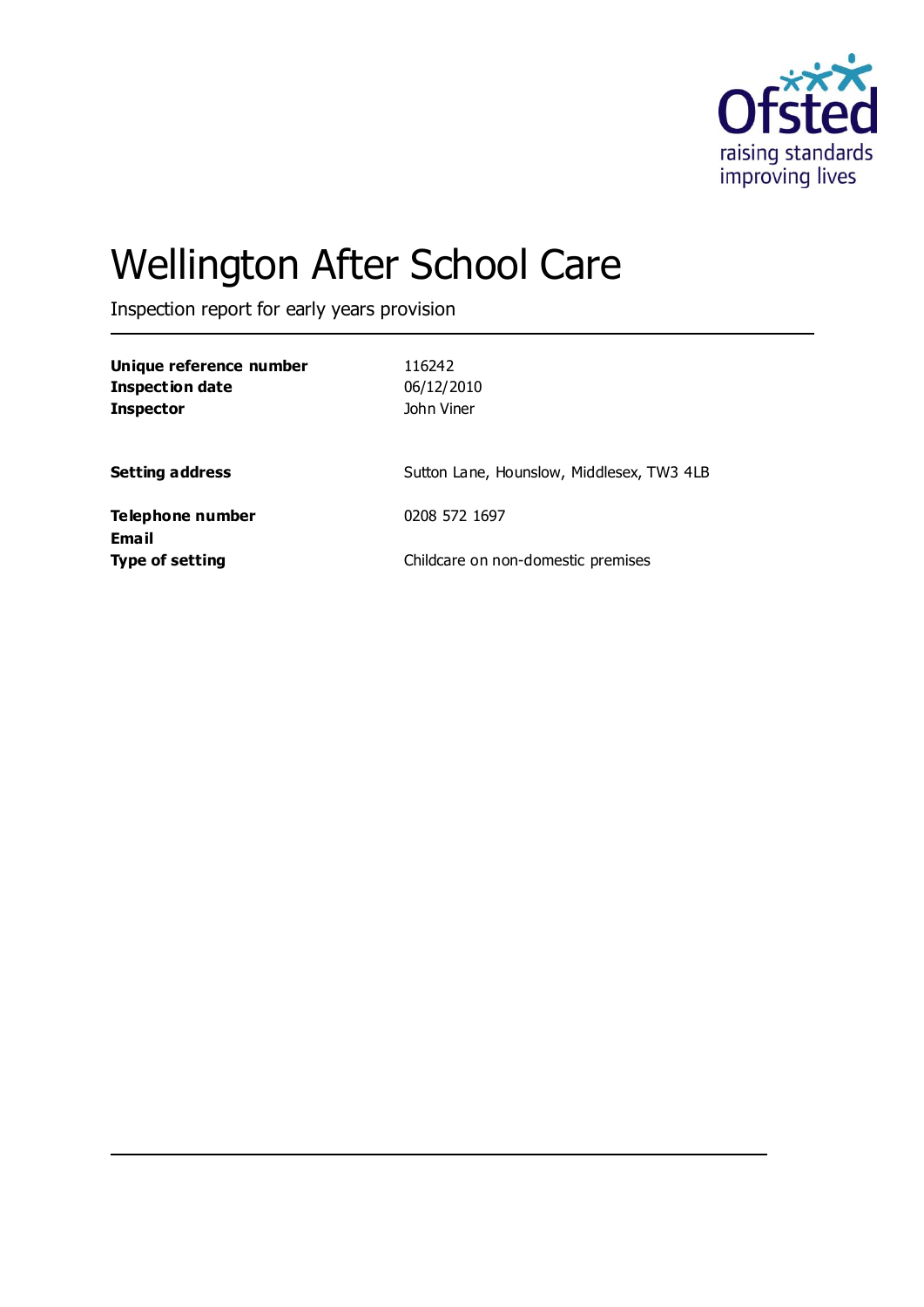The Office for Standards in Education, Children's Services and Skills (Ofsted) regulates and inspects to achieve excellence in the care of children and young people, and in education and skills for learners of all ages. It regulates and inspects childcare and children's social care, and inspects the Children and Family Court Advisory Support Service (Cafcass), schools, colleges, initial teacher training, work-based learning and skills training, adult and community learning, and education and training in prisons and other secure establishments. It assesses council children's services, and inspects services for looked after children, safeguarding and child protection.

If you would like a copy of this document in a different format, such as large print or Braille, please telephone 0300 123 1231, or email enquiries@ofsted.gov.uk.

You may copy all or parts of this document for non-commercial educational purposes, as long as you give details of the source and date of publication and do not alter the information in any way.

T: 0300 123 1231 Textphone: 0161 618 8524 E: enquiries@ofsted.gov.uk W: [www.ofsted.gov.uk](http://www.ofsted.gov.uk/)

© Crown copyright 2010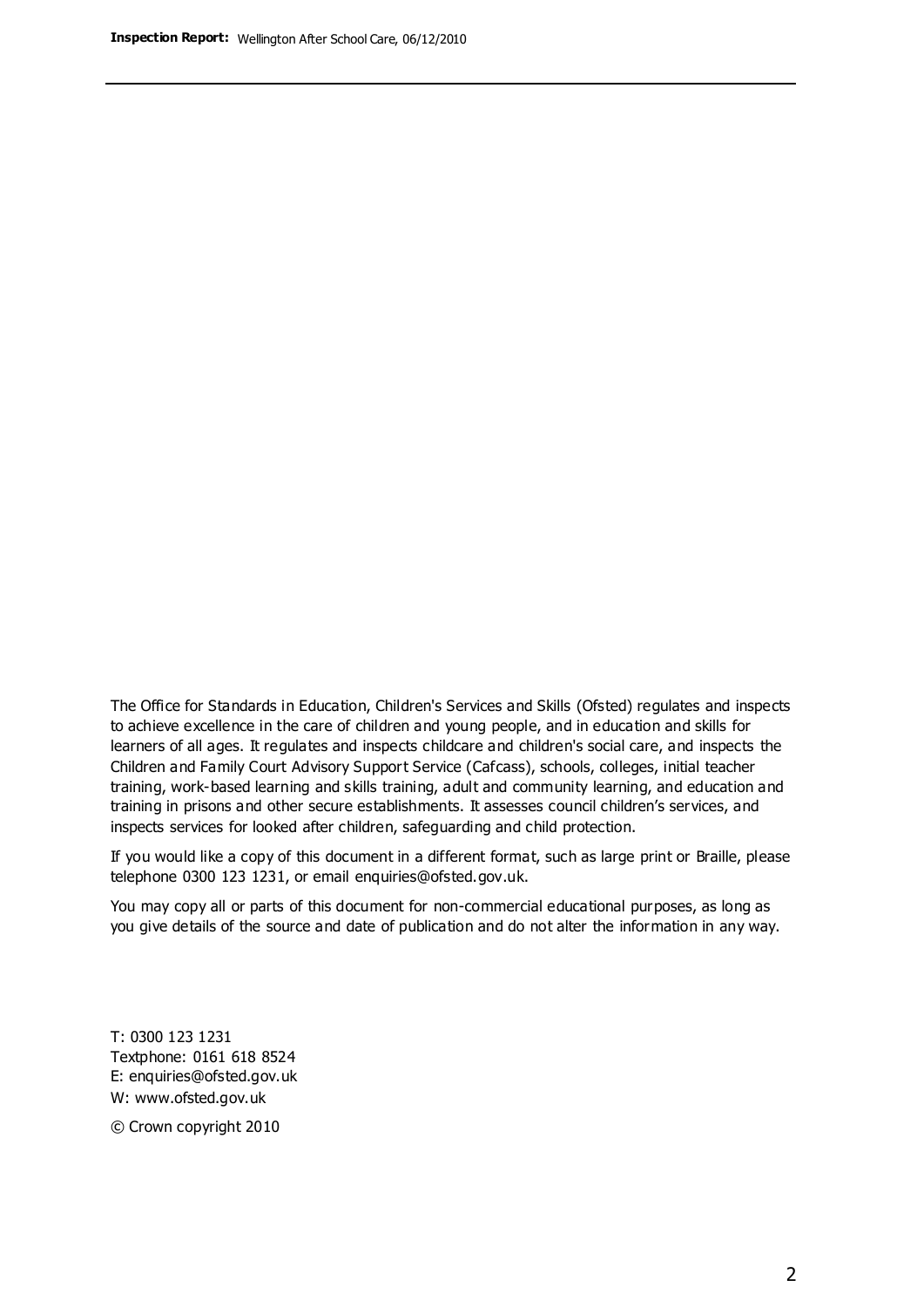# **Introduction**

This inspection was carried out by Ofsted under Sections 49 and 50 of the Childcare Act 2006 on the quality and standards of the registered early years provision. 'Early years provision' refers to provision regulated by Ofsted for children from birth to 31 August following their fifth birthday (the early years age group). The registered person must ensure that this provision complies with the statutory framework for children's learning, development and welfare, known as the *Early* Years Foundation Stage.

The provider must provide a copy of this report to all parents with children at the setting where reasonably practicable. The provider must provide a copy of the report to any other person who asks for one, but may charge a fee for this service (The Childcare (Inspection) Regulations 2008 regulations 9 and 10).

Children only attend this setting before and/or after the school day and/or during the school holidays. The judgements in this report reflect the quality of early years provision offered to children during those periods.

The setting also makes provision for children older than the early years age group which is registered on the voluntary and/or compulsory part(s) of the Childcare Register. This report does not include an evaluation of that provision, but a comment about compliance with the requirements of the Childcare Register is included in Annex B.

Please see our website for more information about each childcare provider. We publish inspection reports, conditions of registration and details of complaints we receive where we or the provider take action to meet the requirements of registration.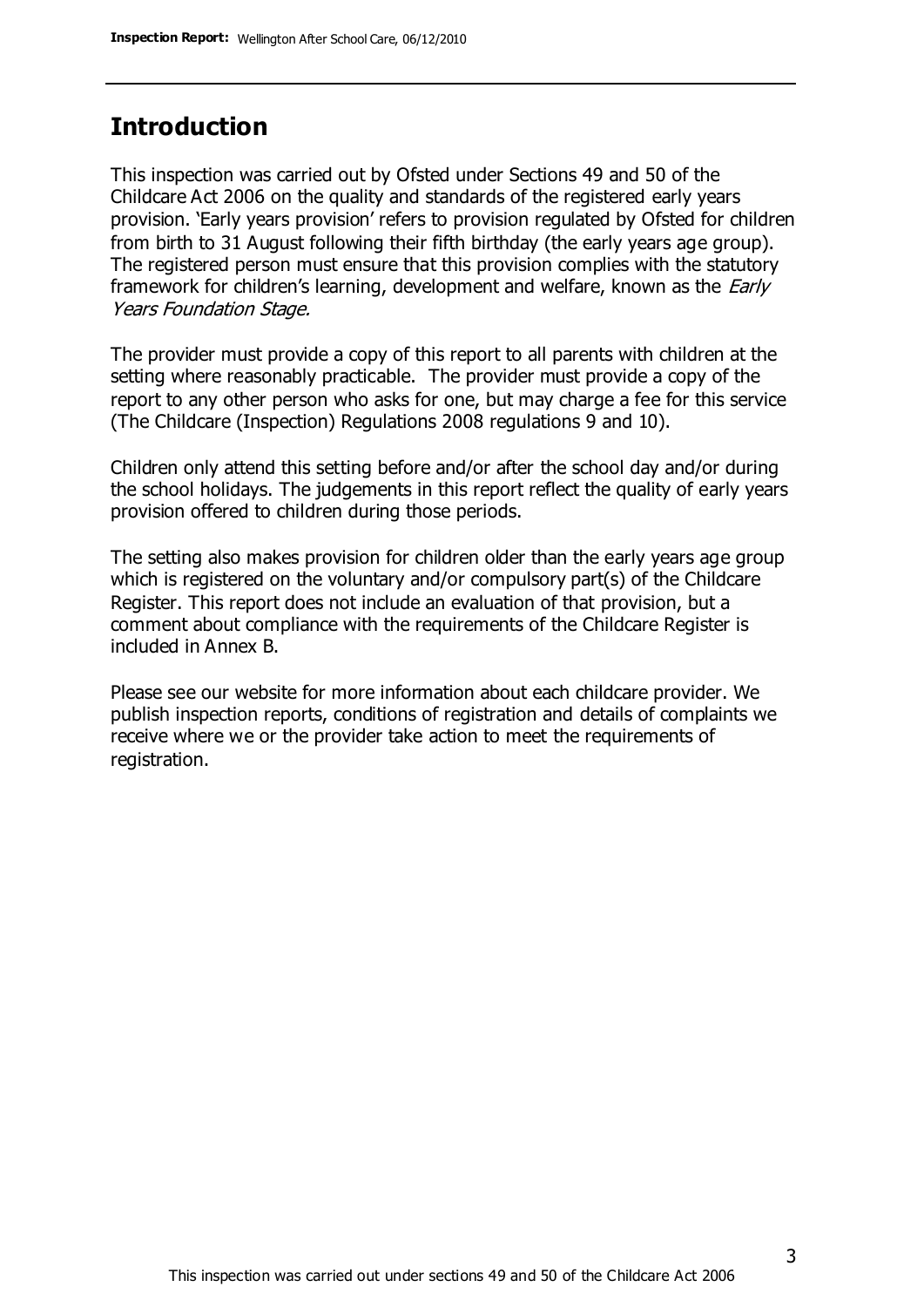# **Description of the setting**

Wellington After School Care is managed by a voluntary management committee, made up of parents of children who are attending or have attended the school. It opened in 1993 and operates from the library and main hall within Wellington Primary School, in the London borough of Hounslow.

A maximum of 30 children may attend the breakfast club and after school at any one time. The clubs run each weekday during term time. The breakfast club is open from 08.00am to 09.00am, and the after school club is open from 3.20pm to 5.30pm. Places are available for children attending Wellington Primary School only. Children have access to the school playground for outdoor play. There are currently 11 children aged from four years to under eight years on roll. Places are available for children up to 11 years of age. Not all children attend everyday.

The nursery employs two staff, both of whom hold appropriate early years qualifications.

# **The overall effectiveness of the early years provision**

Overall the quality of the provision is satisfactory.

The after school club provides sound opportunities for the welfare and development of children. Adults build good, trusting relationships with children. This helps them to feel safe and happy and so enjoy the activities provided for them. Children of all ages play well together and this good social development is a strength of the setting. Leaders do not meet formally to evaluate the setting's effectiveness. Consequently areas for improvement are not clearly identified and planning is not necessarily progressively developmental. Nevertheless, they plan interesting activities for both older and younger children, although they do not build enough on what children are learning in school. Parents and carers value the provision very highly and say that their children thrive there.

# **What steps need to be taken to improve provision further?**

To further improve the early years provision the registered person should:

- ensure that the self-evaluation of the setting's effectiveness is regularly reviewed so that improvements and developments take place in a planned way
- ensure that activities complement the experiences that children receive in their reception class so that there is a coherence of learning and development across the different settings.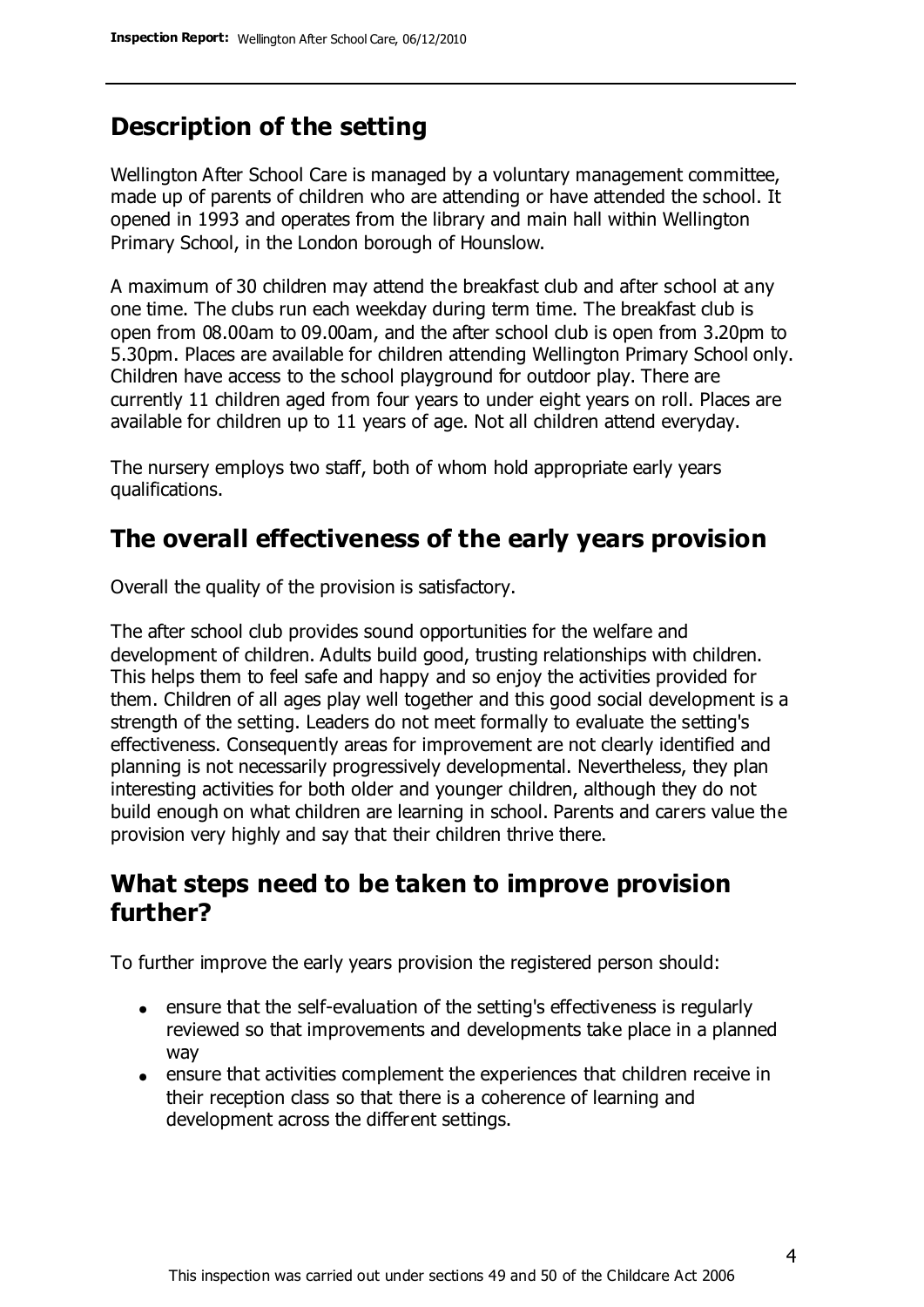# **The effectiveness of leadership and management of the early years provision**

The after school club has a clear safeguarding policy to refer to and staff have completed training in child protection to ensure that any concerns about a child's welfare are handled appropriately. The safety and security of children is paramount and there are good systems to keep them safe from harm and to ensure that adults are suitable to work with children. Children say that they feel safe and that they love coming to the club because they get to do lots of interesting things. The leaders are united in their commitment to provide a place where children can enjoy themselves at the end of a busy day in school. Great care is taken to ensure that children's emotional and welfare needs are met so that they quickly settle, relax and are ready to share activities together. This is a very inclusive and diverse setting where children play happily together and where older children look after the younger members of the club. Leaders know the children well, they recognise diversity and ensure that activities help children to learn from different cultures.

Adults regularly liaise with school staff to ensure that their welfare and development needs are met. However, although the staff carry out and record observations of children, there is little link between the after school activities planned for them and their school-based learning. Consequently observations do not inform planning as well as they might.

Leaders know the setting well and have a good idea of its strengths and weaknesses. They talk informally about developments but, because there is not a formal system of self-evaluation, improvements are not necessarily planned for and implemented in practice. The after school club provides its own resources, separate from the school. These are plentiful, in good order and enable a good range of games and activities to be available. There is a good relationship with parents and carers. They say that they 'cannot find words to express their gratitude to the leaders' and that, if it was not for this club, they would not have been able to go back to work.

# **The quality and standards of the early years provision and outcomes for children**

Adults support children well so that they make secure progress in their learning and development. In particular they extend their personal, social and emotional development through the range of activities and games that are provided for them. Leaders ensure that there are opportunities to develop small motor skills, for example in making a Christmas collage, and games such as football, which enable large motor development. When children arrive at the setting after a busy day at school they quickly settle to a quiet activity. Leaders play a warm up game that helps to reinforce number or language and communication skills. This helps children to make the transition from school to the more relaxed after school club. There is good provision of a variety of healthy food for children to choose for a snack. At the last inspection leaders were asked to provide opportunities for children to develop independence through selecting their own food and making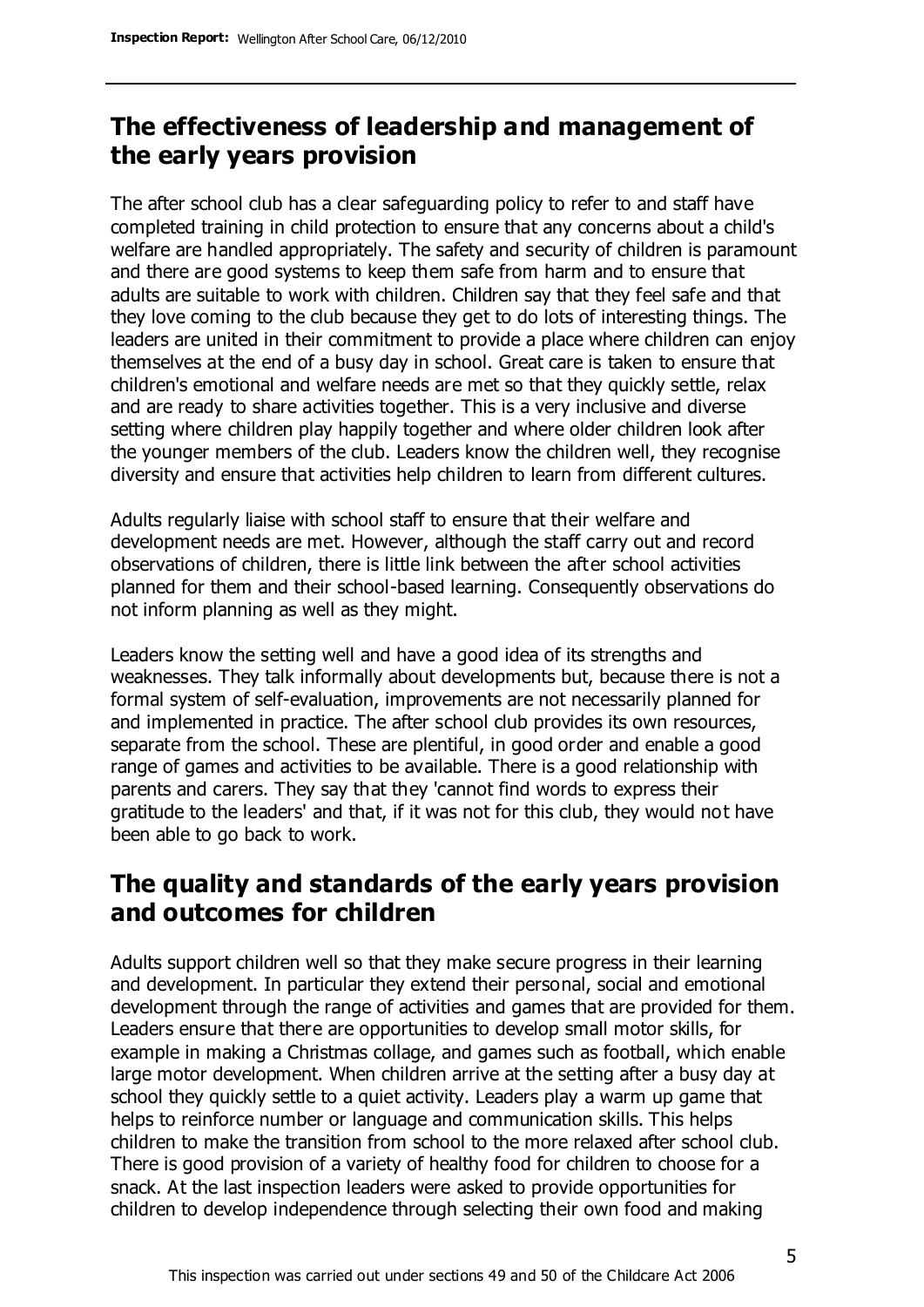their own snack. This now happens and children enjoy the freedom this gives them. They understand what constitutes healthy food and that they have to wash their hands before snack time. They also know that running around helps them to keep fit and many choose to engage in physical activities.

Behaviour is very good; children from all cultural backgrounds play safely and happily together and the older children make sure that younger children are supported and encouraged. The good cooperation between children of all ages and the supportive relationships they enjoy with the adults help the after school club to run smoothly. Children quickly take responsibility for their behaviour and the older children are good role models for the younger children in their behaviour, in their positive attitudes to learning and in their curiosity about the world around them. Children may choose to join an adult-led activity, a physical game or to sit quietly and play a cooperative game or read a book. There is a purposeful yet relaxed atmosphere in which adults provide good support by talking to children and supporting their learning by asking questions and promoting thinking. Leaders record the learning of children in the Early Years Foundation Stage but they do not find out from the school what targets the children have been set. Therefore activities do not necessarily balance those in the school setting.

Parents of children in the Early Years Foundation Stage say that the setting gives their children a sense of security and helps them to be ready for learning as they move up the school. When their children are ready to leave the primary school parents reflect that the after school club gave them a secure foundation.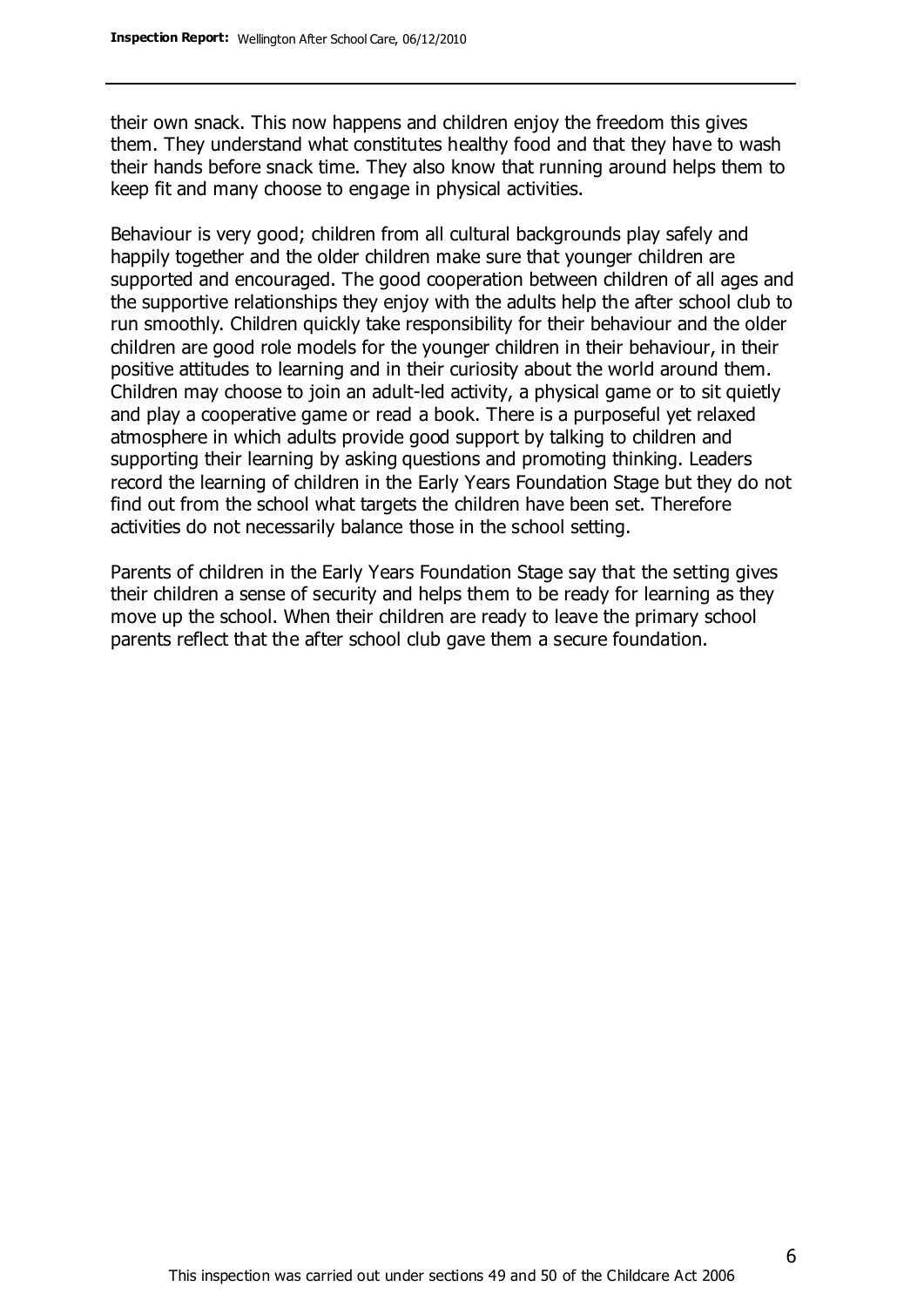# **Annex A: record of inspection judgements**

#### **The key inspection judgements and what they mean**

Grade 1 is Outstanding: this aspect of the provision is of exceptionally high quality Grade 2 is Good: this aspect of the provision is strong Grade 3 is Satisfactory: this aspect of the provision is sound Grade 4 is Inadequate: this aspect of the provision is not good enough

### **The overall effectiveness of the early years provision**

| How well does the setting meet the needs of the<br>children in the Early Years Foundation Stage? |  |
|--------------------------------------------------------------------------------------------------|--|
| The capacity of the provision to maintain continuous                                             |  |
| improvement                                                                                      |  |

### **The effectiveness of leadership and management of the early years provision**

| The effectiveness of leadership and management of the             |   |
|-------------------------------------------------------------------|---|
| <b>Early Years Foundation Stage</b>                               |   |
| The effectiveness of leadership and management in embedding       | 3 |
| ambition and driving improvement                                  |   |
| The effectiveness with which the setting deploys resources        | 3 |
| The effectiveness with which the setting promotes equality and    |   |
| diversity                                                         |   |
| The effectiveness of safeguarding                                 |   |
| The effectiveness of the setting's self-evaluation, including the | 3 |
| steps taken to promote improvement                                |   |
| The effectiveness of partnerships                                 | 3 |
| The effectiveness of the setting's engagement with parents and    |   |
| carers                                                            |   |

## **The quality of the provision in the Early Years Foundation Stage**

The quality of the provision in the Early Years Foundation Stage  $\vert$  3

## **Outcomes for children in the Early Years Foundation Stage**

| <b>Outcomes for children in the Early Years Foundation</b>    |  |
|---------------------------------------------------------------|--|
| <b>Stage</b>                                                  |  |
| The extent to which children achieve and enjoy their learning |  |
| The extent to which children feel safe                        |  |
| The extent to which children adopt healthy lifestyles         |  |
| The extent to which children make a positive contribution     |  |
| The extent to which children develop skills for the future    |  |

Any complaints about the inspection or report should be made following the procedures set out in the guidance available from Ofsted's website: www.ofsted.gov.uk